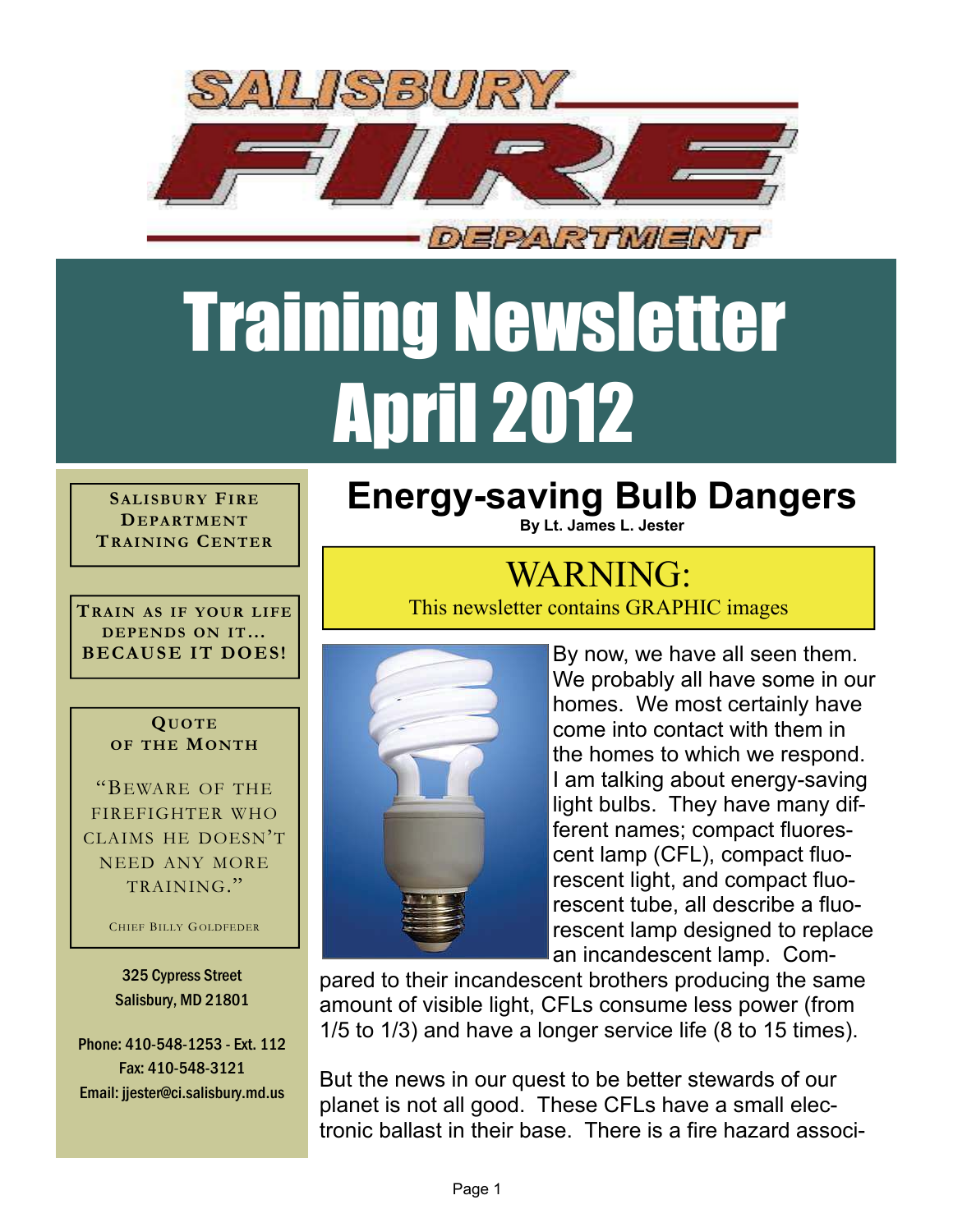ated with these ballasts, but that is a conversation for another day. Let's talk about another danger posed by these "green" lamps: mercury exposure and poisoning.

Like all fluorescent lamps, CFLs contain mercury. This fact not only complicates their disposal under normal conditions, the problem is exacerbated when the lamp is broken and the mercury is allowed "out of its box." The symptoms of mercury poisoning typically include sensory impairment (vision, hearing, and speech), a lack of coordination, skin discoloration, tingling, itching, burning or pain, and [desquamation](http://en.wikipedia.org/wiki/Desquamation) (shedding of skin).

Mercury in lamps is typically present as either elemental mercury liquid, vapor, or both, since the liquid readily evaporates at room temperature. When broken indoors, lamps may emit sufficient mercury vapor to present health concerns. Breakage of multiple lamps presents a greater concern. Injection of mercury into the body through broken glass that is contaminated is of particular concern.

Here is the scenario:

You are dispatched to The Smith residence for a laceration to the foot. Routine run huh? Nope. What you were not told is that Mr. Smith uses CFL lamps in his home. One of those lamps burned-out, and Mr. Smith did not wait for the lamp to cool down before he stood on a chair and removed it. Because the lamp was hot to the touch, Mr. Smith dropped it. As the lamp hit the floor, it exploded. As Mr. Smith descended from the chair he stepped, barefooted, into the broken glass and exposed mercury. Here is what Mr. Smith's foot looked like during his 2-week stay in ICU: